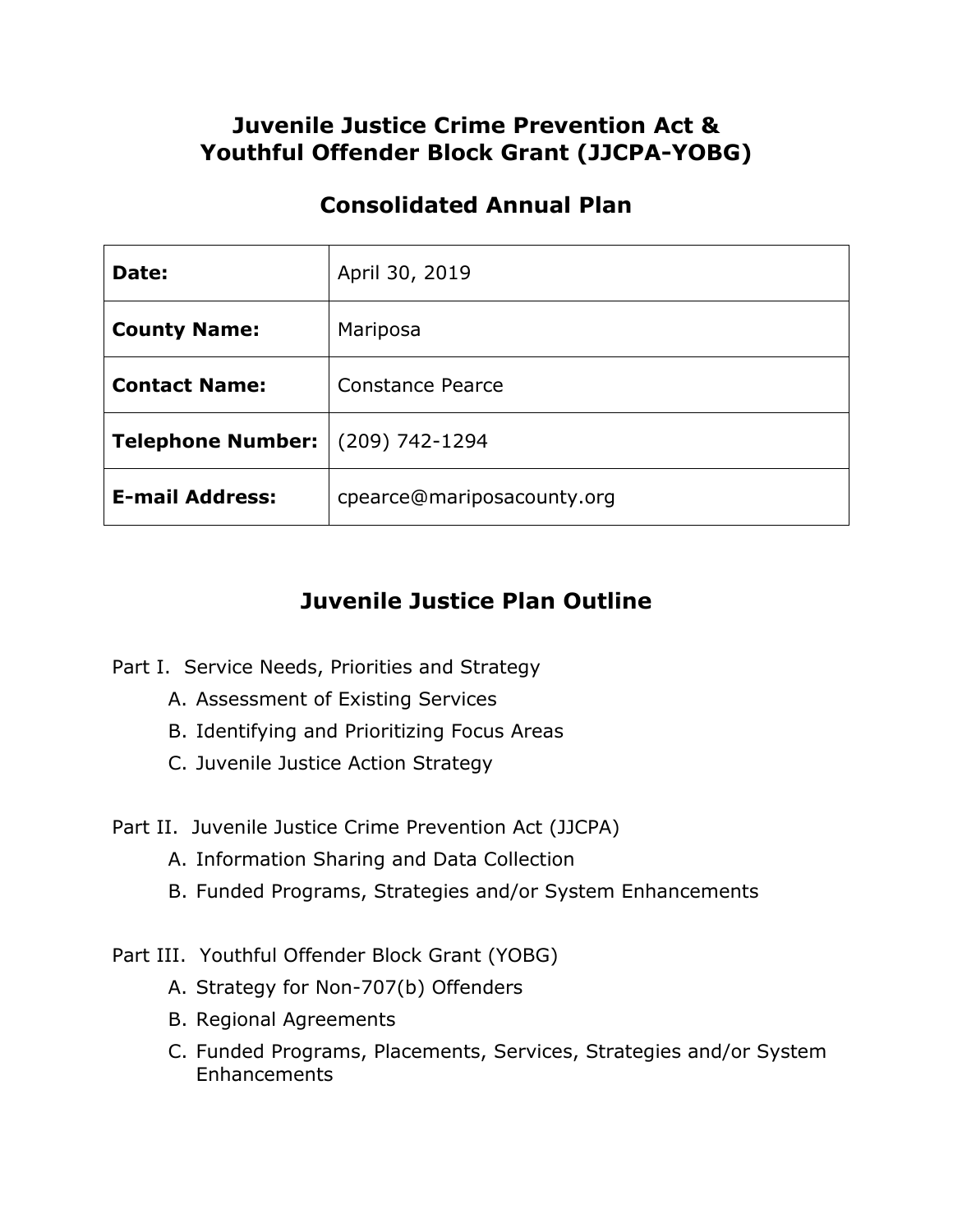# **Part I. Service Needs, Priorities and Strategy**

(Government Code Section 30061(b)(4)(A))

## **A. Assessment of Existing Services**

In 2001, the Juvenile Justice Coordinating Council identified gaps in local services and prioritized them in order of greatest need. A school based truancy intervention program was selected as the top priority. In collaboration with the Mariposa County Unified School District (MCUSD), the Mariposa County Probation Department implemented the Truancy Intervention Program. Over the years, this program facilitated the collaborative relationships that probation now has with Mariposa County Health and Human Services Department, school site administrators, teachers and other service providers within the county.

The Truancy Intervention Program has provided supportive services to the school district and students since its implementation. At the beginning of the current school year, the school district implemented a new program to address student attendance. The sheriff's office assigned a deputy to act as a school resource officer and work collaboratively with a teacher on special assignment (TOSA) and the probation department to address truancy issues and students with behavioral problems. The addition of the sheriff's deputy and the TOSA has strengthened the truancy intervention program initially implemented by the probation department. The probation department continues to respond to the school sites as needed to address student attendance and behavior problems.

The school district also provides counselors to assist students at all school sites. Mariposa County Behavioral Health and Recovery Services provide therapeutic services through their Full Service Partnership (FSP) Program to support students and their families. FSP provides youth and family services based on an assessment of the families' needs and strengths. The youth and family partners are actively involved in the development of the case plan and goals.

Mariposa County will continue to use existing resources to respond to juvenile crime. To make the best use of limited funding, Mariposa County has developed strong collaborative relationships between local agencies and organizations that provide services to the at-risk youth population. The key resources that target at-risk youth and their families include:

- 
- Probation Law Enforcement Education
	-
- Social Services Mental Health Drug and Alcohol
- Health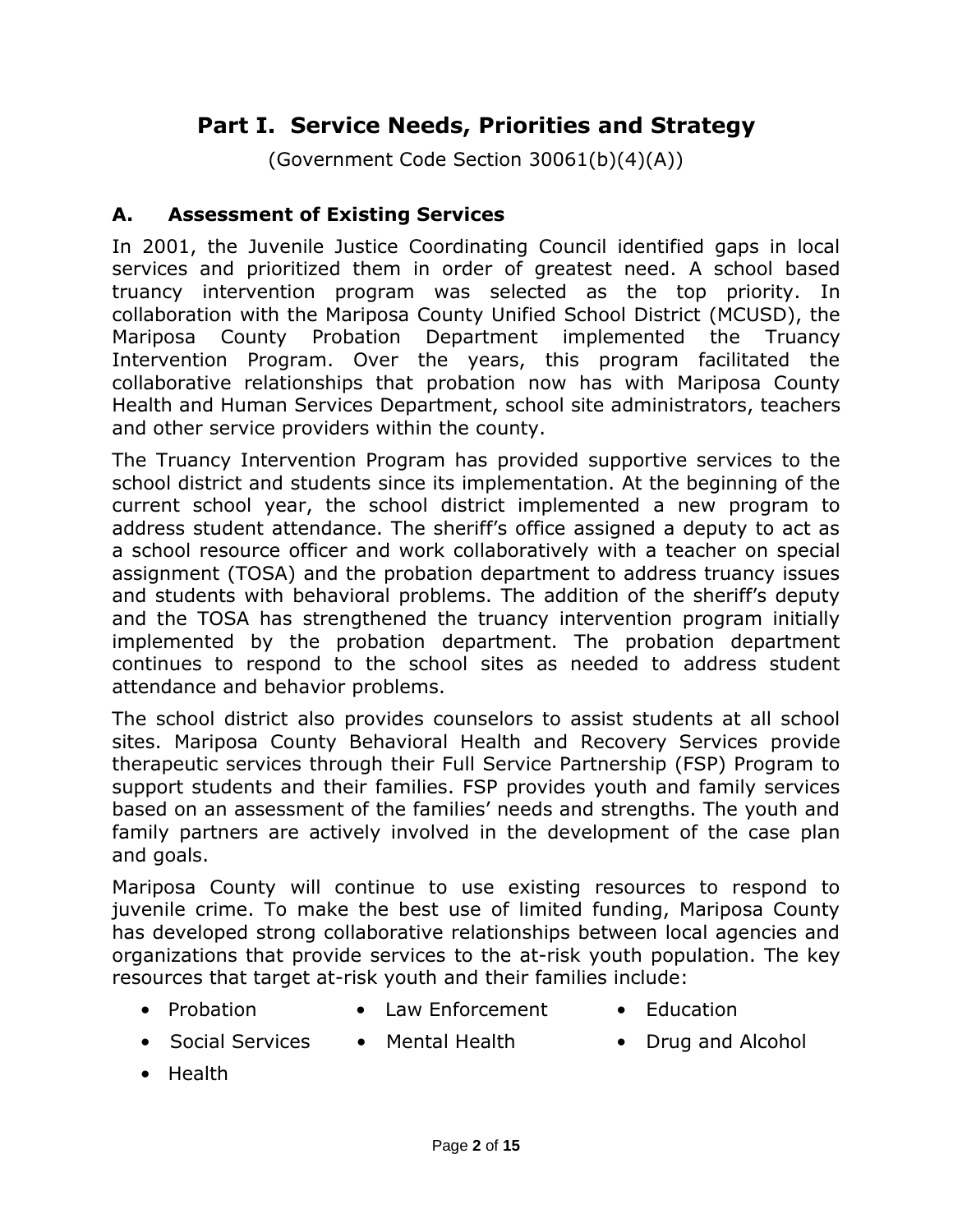#### **Probation Department**

In 1992, Mariposa County built a four-bed special purpose juvenile detention facility. The local juvenile hall can house youthful offenders for up to 96 hours and is only open when a youth has been detained by law enforcement and transported to the facility. Over the past several years, juvenile crime has steadily decreased across the country. Consequently, the number of youth needing secure detention has also declined. The implementation of a detention risk assessment instrument (DRAI), to ensure that only those youth needing secure detention are detained in the facility, has further reduced local detentions of youthful offenders. The reduction in the number of youth detained locally has made it difficult to maintain enough extra-help employees needed to staff the local facility. To address this issue, Mariposa County has contracted with two full-service juvenile hall facilities for the detention of our youth.

The juvenile division within the probation department has one full-time deputy probation officer. Juvenile offenders are assessed by this officer to determine the appropriate level of intervention and services. In most cases, informal intervention services are found to be appropriate in order to hold youthful offenders accountable.

In 2001, when Mariposa County first applied for the JJCPA funding, there were approximately 60 youth on the juvenile supervision caseload. In 2018 there were approximately 115 delinquency referrals received by the probation department. Of those referrals, three youth were placed on informal probation and one youth was placed on formal probation by the court. The majority of those referrals were successfully handled informally, which included meetings with the offender and parent; referrals to diversion programs; and referrals to other service providers to avoid further involvement in the juvenile justice system.

One diversion program utilized is 3rd Millennium Classrooms, which is an online educational program paid for by the department. Youth who are referred as first-time offenders are referred to the on-line classes for shop-lifting, marijuana, alcohol and tobacco related offenses. 3rd Millennium Classrooms also offers a parent education program which is a companion course to the juvenile alcohol and drug education programs.

Over the years the department has also used alternatives to detention and sentencing when deemed appropriate to do so. Applying the appropriate level of intervention or sanction is critical to the success of juvenile probation services. Electronic monitoring, community service, juvenile hall custody and supervision services have been used separately and in combination to meet the diverse need of our youthful offender population.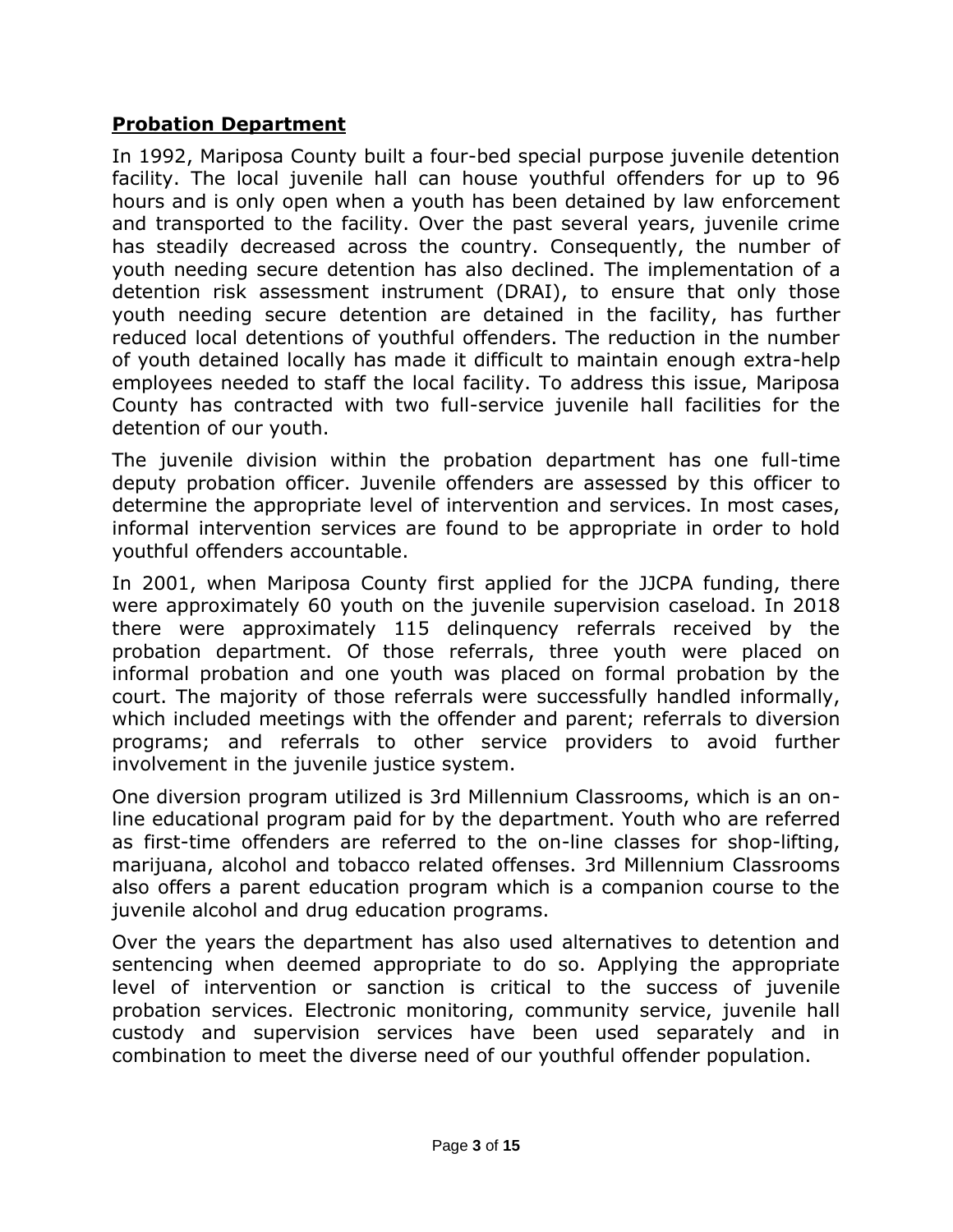#### **Law Enforcement**

The Mariposa County Sheriff's Office, District Attorney's Office and Probation Department comprise the Mariposa County Drug Enforcement Team, historically funded by the Edward Byrne Memorial Justice Assistance Grant (JAG). This drug enforcement program has been operative since 1992. The drug enforcement team is an interagency project developed to address the on-going drug problems in the community. This team has eradicated millions of dollars' worth of illegal marijuana gardens and other drug operations over the years. A primary focus of the drug enforcement team is to identify drug endangered children and make referrals to child welfare services so appropriate services can be provided to this vulnerable population.

Mariposa County Search and Rescue program has been operable since 1976. Youth are recruited and trained to become volunteers in the local search and rescue program. Although privately funded, the Mariposa County Sheriff's Department organizes and trains the volunteers which include pilots, radio operators, mounted horsemen, off-road vehicle owners and others. The search and rescue group is used to locate and assist victims. The search and rescue program gives youth excellent training in many areas; and opportunities to be helpful in ways that they and others can immediately recognize.

## **Education**

The Mariposa County School Attendance Review Board (SARB) meets monthly to review students who are having attendance or behavioral problems in school. SARB members include representatives from the probation department, sheriff's office, district attorney's office, health and human services department and school site counselors and administrators.

The Mariposa County Unified School District (MCUSD) is also the lead agency for Healthy Start, an interagency collaborative program. A wide variety of support services are offered at the school site by Healthy Start staff and representatives from several local agencies and organizations.

MCUSD also provides counseling services at each of their school sites. In 2015, JAG provided funding to the school district for a teacher on special assignment (TOSA). The TOSA was assigned to an under-served school site in the northern part of the county. The TOSA provided observation, training and support services to teachers; and students with significant behavioral problems. This program was successful at reducing the number of suspensions and expulsions of students.

## **Mariposa County Health and Human Services**

Mariposa County recently consolidated the Public Health Department, Community Services Department and the Human Services Department. By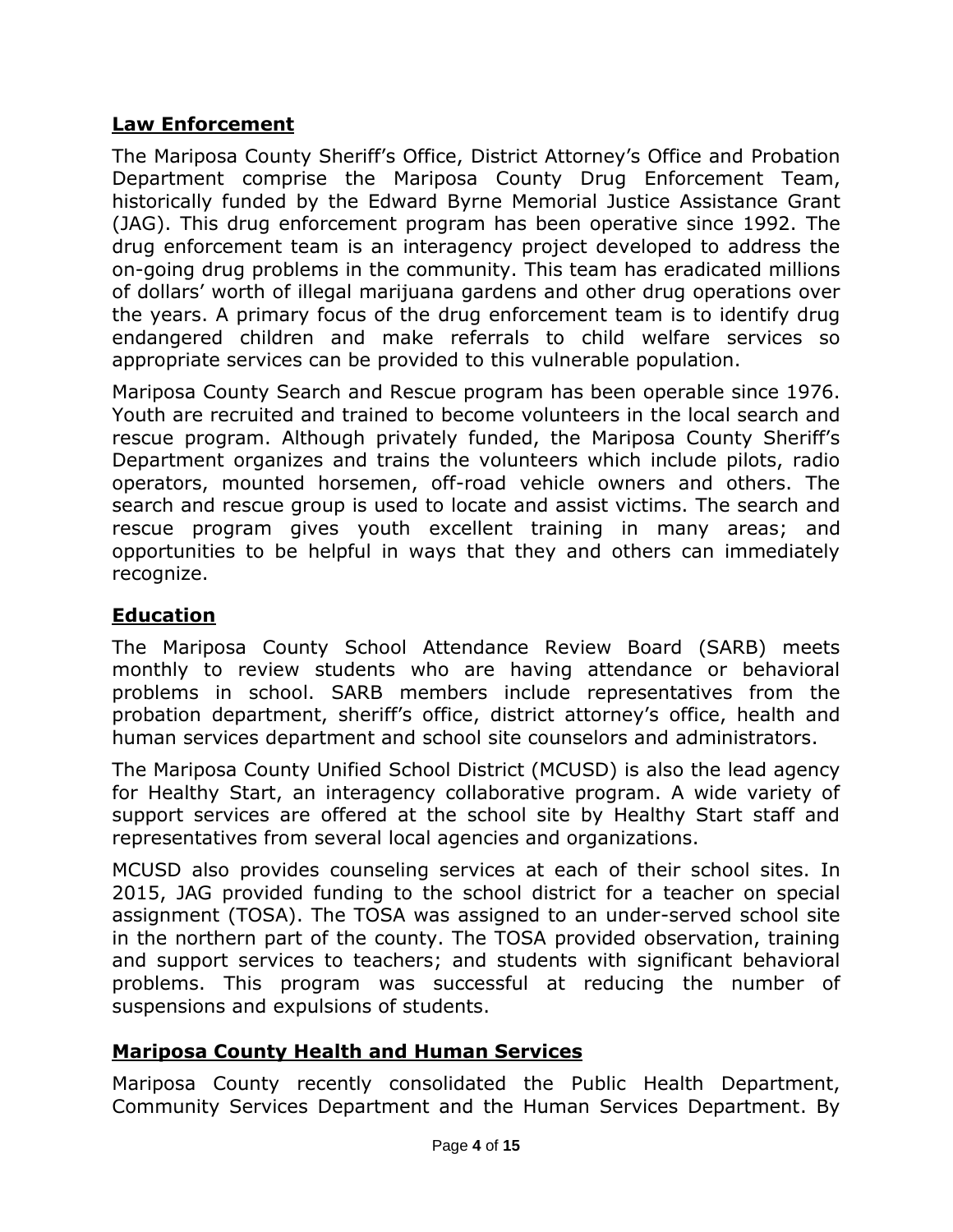consolidating these agencies, Mariposa County hopes to improve the wellness of its residents through a holistic approach. In addition, the consolidated agency includes Mental Health Services, Drug and Alcohol Services, Adult and Child Welfare Services.

#### **Mental Health**

Mariposa County Behavioral Health and Recovery Services provides individual, group and family counseling services to youth and adults. Intensive family focused services are provided through the Full Service Partnership Program. Families referred to this program participate in Child and Family Team meetings to identify the strengths, weaknesses and needs of the family. Each child and family team member has identified roles and responsibilities designed to address the issues and support the family.

The MiWu-Mati Healing Center provides client-centered services to American Indian clients, integrating professional clinical counseling services with traditional Native American values and practices. The center provides counseling, crisis and referral services, community mental health intervention and prevention activities to American Indian families, adults and children. The center also provides alcohol and drug counseling services and activities for youth and adults.

## **Drug and Alcohol Services**

Mariposa County Behavioral Health and Recovery Services provide individual and group drug and alcohol counseling to adults and youth.

The Alcohol and Drug Advisory Board was established as a body to advise the county alcohol and drug administrator on substance abuse policy and programs. The advisory board has also taken responsibility for providing direct services in the community. This group actively participates in the annual county fair, the Coyote Howl and other community events with games and education for youth and adults, alike.

Mariposa Safe Families, Inc. (MSF) is Mariposa County's designated Child Abuse Prevention Coordinating Council. MSF provides drug and alcohol intervention and prevention services through their Friday Night Live and Club Live programs offered at the high school and elementary school sites throughout the county. Both programs promote positive and healthy youth development.

#### **Health**

The Mariposa County Health Department provides community and environmental health education and services. Community health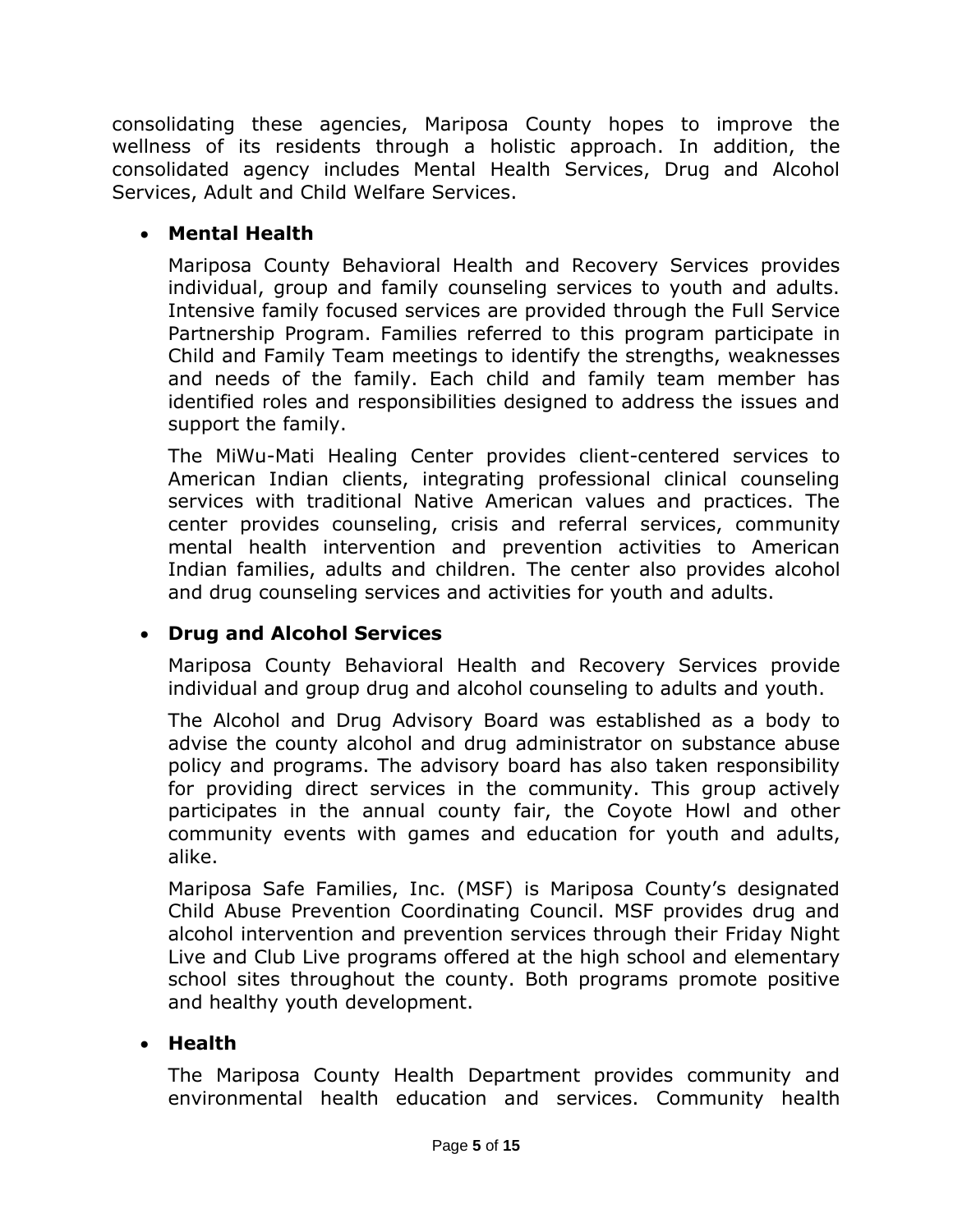services include children's immunization and dental programs; children's health and disability prevention program; Smart Start visiting nurse program; communicable disease control; public health emergency preparedness program and tobacco education program, to name a few.

The Health Department's environmental health services include programs that help protect the health, safety and well-being of the public and preserve the quality of the environment. Department specialists inspect, oversee and monitor regulated programs and facilities to ensure compliance with regulations.

#### **Community Based Services**

Ethos Youth Center supports young people in bringing positive change to youth culture and supports youth more holistically. The mission of Ethos is to empower young people in Mariposa County to participate fully in their community and thrive in a place of creativity, security, and support. Ethos is open weekday afternoons and Saturdays. Ethos provides free counseling, school tutoring, food and a safe place for youth 12-18 years old to hang out and establish relationships with caring adults.

Mariposa Safe Families' mission is to provide community events that nurture safe and healthy families. The annual Safe At Home event promotes Child Abuse Prevention Month. It is a free family fun fair that is intended to link participants to services and opportunities within our community that will support children and the families that are raising them. The Daddy Daughter Dance is an annual event open to everyone to help nurture father-daughter relationships. The annual Halloween Trunk or Treat event is organized to provide a safe environment for families to engage in the trick or treat activity, while providing families with access to local resources.

Court Appointed Special Advocates (CASA) is a national, nonprofit organization that focuses on volunteer advocacy for abused and neglected children. Mariposa County's CASA Program was founded in 2004 and has been serving Mariposa County dependency youth ever since. In 2015, CASA started providing advocacy services to delinquent youth, as well. In 2016, CASA received funding to develop the RECESS Program. RECESS is a free childcare program for parents or guardians who have children who have been through tough times and the parent or guardian needs some time to themselves.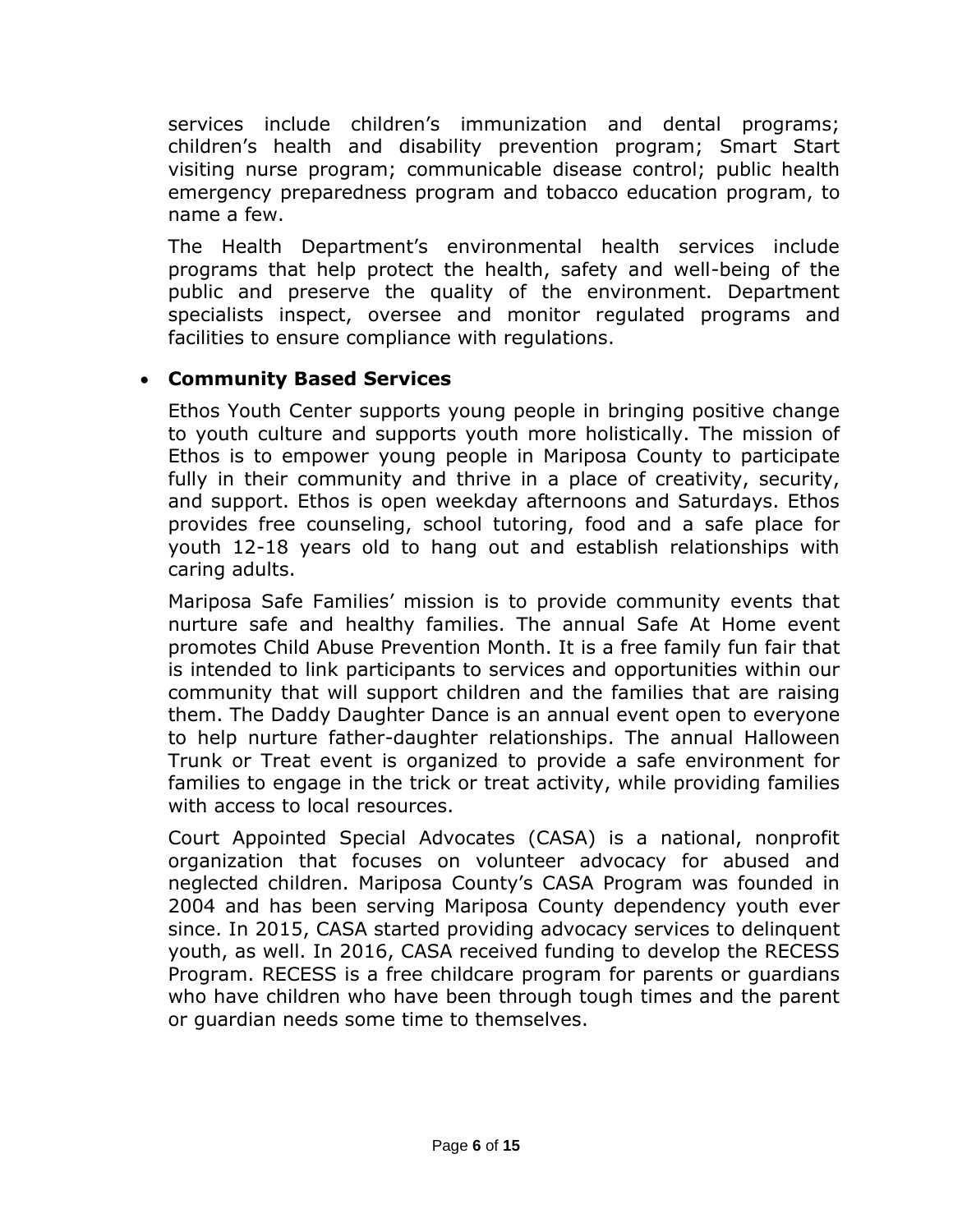## **Community Collaboration**

Collaboration in Mariposa County has occurred naturally here. Mariposa is a small county, with no incorporated areas, so there are no competing levels of local government.

Agency officials have broad areas of responsibility. Each official "wears several hats" and represent programs that would be housed and staffed separately in larger counties. Mandated boards, committees and councils often consist of the same representatives from each agency and community based organization. Agency representatives are continuously working on their interrelationships in order to effectively carry out their many responsibilities with a minimum of duplication and overlap.

Mariposa County agencies are flexible, and bend to meet environmental conditions and the needs of the people. This requires collaboration, which has become a shared value in our county. It is not unusual to find virtually every government and private agency or community group represented at a single meeting to discuss community problems. The county's high level of collaboration is extremely beneficial when we are working together to identify and fill service gaps with limited resources.

Agency representatives agree that all at-risk families are often served by multiple agencies. Because our county is small, service providers are able to get to know each other well and the clients we serve. Therefore, we are able to share the tasks of information gathering and case planning, to best meet the needs of our youth and families. Mariposa County will continue to work collaboratively, as we have been for years, to support the integration of services.

## **B. Identifying and Prioritizing Focus Areas**

Mariposa County's rural nature makes the prioritization of neighborhoods nearly impossible in our rural community. There are no cities in Mariposa County. The largest town and county seat is Mariposa. Mariposa has a population of approximately 2,200 people, based on the 2010 census; and is the center of most services. Many of our youth live in "neighborhoods" that are best defined as geographical neighborhoods, not population centers, which are normally associated with the definition.

Yosemite National Park is partially located in Mariposa County. No discussion of youth impact on neighborhoods could be made without mentioning Yosemite National Park. The park continues to have a lack of Federal resources to deal with juvenile crime in the park. With the reduction in delinquent activities over the past several years nationwide, the Mariposa County Probation Department has not received many juvenile delinquent referrals from the park.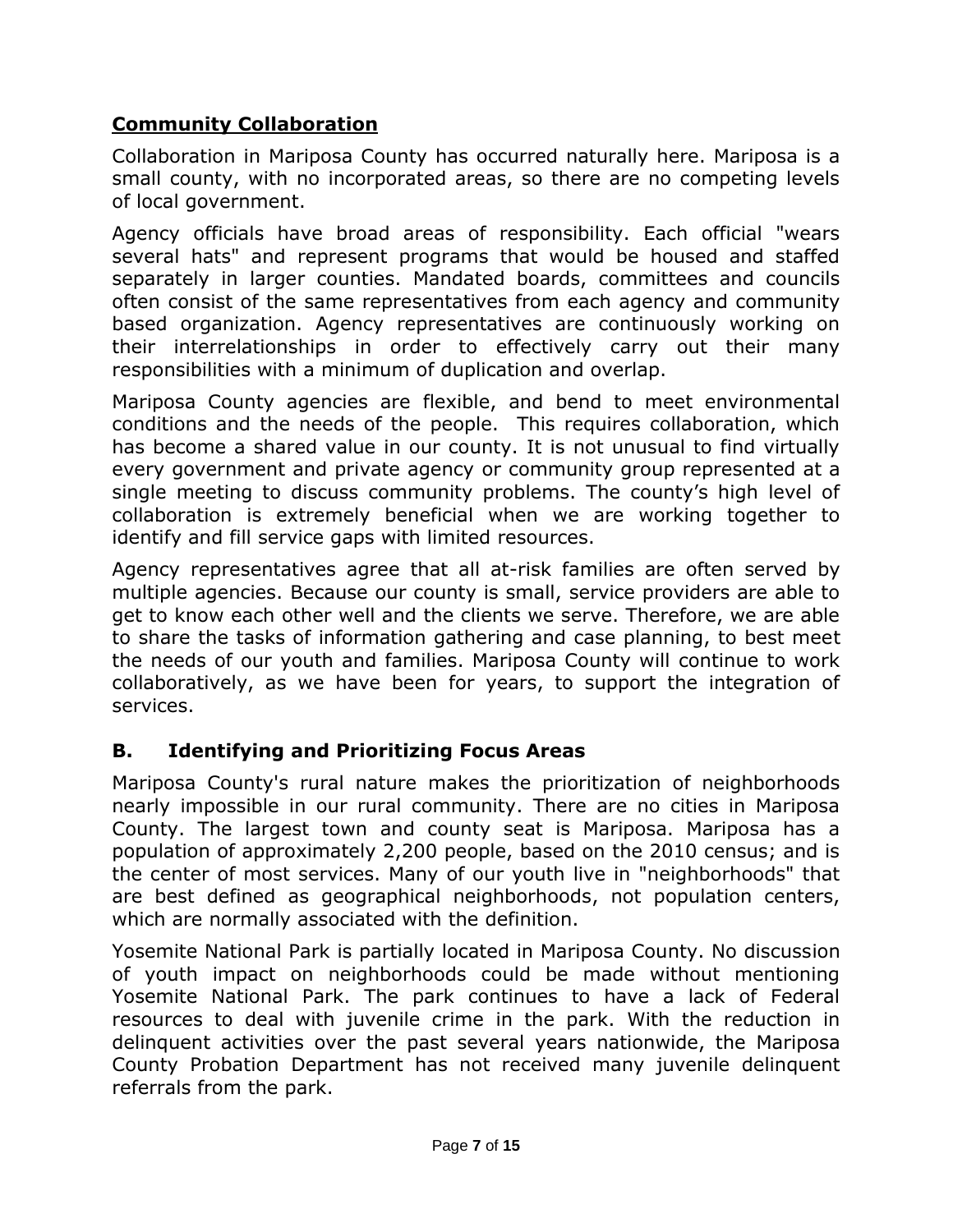Since Mariposa is the area of most activities, many youth-related activities are centered there as well. Youth are known to congregate in the downtown area. The Ethos Youth Center in Mariposa has become a popular location for youth to congregate, relieving some of the loitering issues for local businesses.

It is also difficult to prioritize and identify one school over another as being more at risk of delinquent crime than others. However, the Spring Hill Alternative Education School site generally deals with the more problematic students. This school site has students that have difficulty being successful at the other traditional school sites in the school district. The deputy probation officer assigned to the department's juvenile division may respond to the alternative education school site to assist school personnel with those students who disrupt the learning environment.

## **C. Juvenile Justice Action Strategy**

The state of California and, more specifically, Mariposa County has seen a steady decline in juvenile crime. Over the past several years, Mariposa County has been improving the continuum of services provided to youthful offenders in an effort to reduce the incidence of juvenile crime and delinquency locally.

Every effort is made to hold youthful offenders accountable for their actions, utilizing the least restrictive option available. The probation department has implemented several evidenced-based programs over the years; and has collaborated with local service providers to offer evidenced-based programs to meet the needs of youthful offenders and their families.

The department has utilized Project TND, a promising evidenced-based interactive program designed to help high school age youth resist substance use. Project TND is based on the theories of cognitive perception and behavioral skills. This program was successfully used within our department to divert first time offenders from the juvenile justice system. Another program used by Mariposa County Probation is the Aggression Replacement Training (ART), and was an effective evidenced-based program which concentrated on the development of individual competencies to address various emotional and social aspects that contribute to aggressive behavior in youth. With the decline in juvenile crime referrals, both of these programs were discontinued due to a lack of program participants. The most common early intervention program utilized by the department is 3rd Millennium Classrooms, an on-line educational program for low-level offenders.

The probation department has also implemented the use of juvenile assessment tools, an evidenced-based practice. The assessment tool has been used to identify low to high-risk offenders, allowing the department to focus limited resources on those offenders who need them the most. With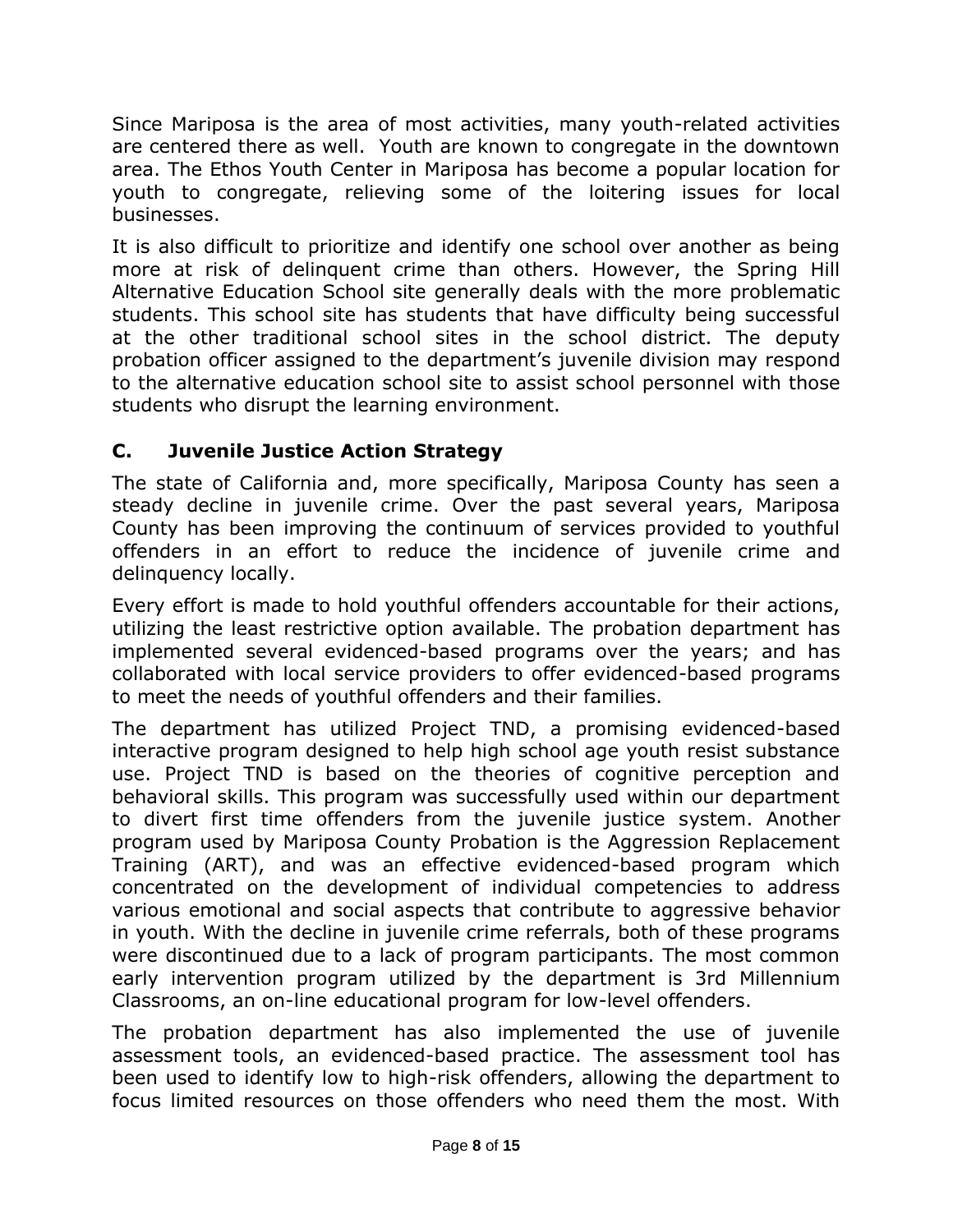the use of the assessments, the department has been able to establish appropriate supervision levels for juvenile offenders. Additionally, the department uses incentive-based supervision to motivate juvenile probationers to make positive and successful choices.

The Juvenile Justice Coordinating Council (JJCC) is familiar with the programs and services funded by JJCPA and YOBG. The council continues to support the use of JJCPA funding to cover the costs to maintain a full-time deputy probation officer assigned to the juvenile division. Furthermore, the council believes that the services provided to local students and the school sites through the collaborative relationship with the school and sheriff's office has been instrumental in reducing local truancy rates, suspensions and expulsions. This program will continue to support a comprehensive continuum of responses to juvenile crime, enhance collaborative and integrated approaches and implement a system of swift, certain, and graduated responses for at-risk youth and juvenile offenders.

Incidents of arrest, incarceration, and probation will be our measures of ongoing success. Youthful offenders under a program of supervision by the probation department will be measured by their successful completion of probation or deferred entry of judgement program. For youth not on probation, measures of success will include attendance in school and reduced recidivism rates.

While we recognize that in the future, other identified service gaps may be identified and need to be addressed, we feel priority should be given to the school-based intervention strategy, which has proven to be a successful program locally. Poor school performance and or behavioral problems have been proven to be a major predictor of future delinquent behavior. MCUSD continues to need assistance in working with these youth. Everyone recognizes the benefit to the community of providing preventative and early intervention services to maintain the current continuum of responses. It has also been recognized that similar programs have demonstrated their effectiveness at integrating services and intervention/prevention strategies.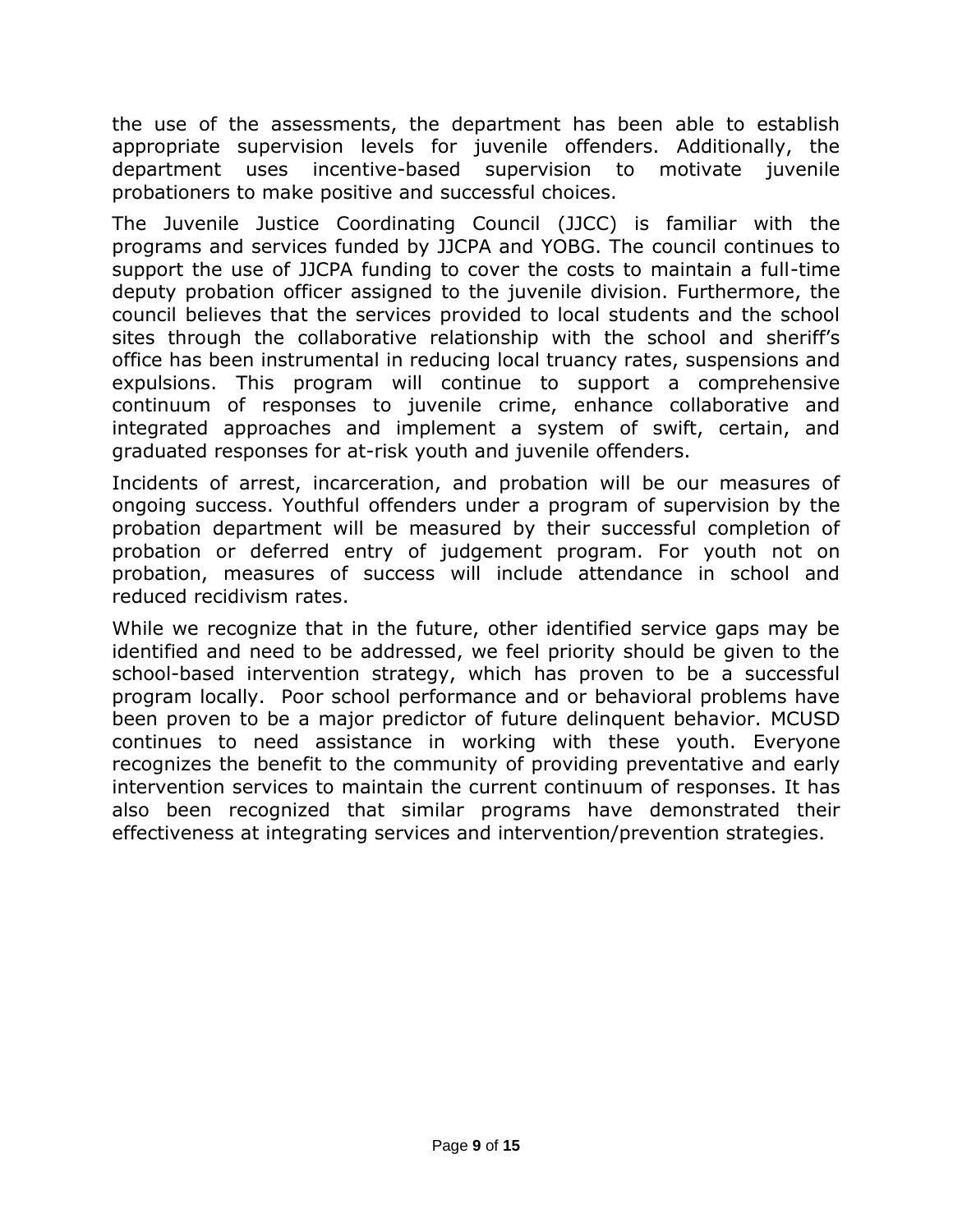# **Part II. Juvenile Justice Crime Prevention Act (JJCPA)**

(Government Code Section 30061(b) (4))

#### **A. Information Sharing and Data**

Mariposa County's Superior Court, Sheriff's Office, District Attorney's Office and Probation Department have independent databases at this time. However, due to the collaborative relationships that exist between each of these agencies, the sharing of information is not problematic. Each agency compiles data on juveniles for individual departmental evaluation. The probation department submits reports to the California Department of Justice on juvenile arrests and disposition data through the Juvenile Court and Probation Statistical System. Probation also has an interagency release form to resolve confidentiality concerns. Parents sign the form, indicating which department(s) may exchange information.

Mariposa County's small size lends itself to the oldest system of information sharing, word of mouth. Whether it is a case going to court or a problematic youth in the school system, it is not unusual to hear about it through personal contact with the involved parties. Community partners work effectively together to share information needed to provide appropriate services to youth and their families.

## **B. Funded Programs, Strategies and/or System Enhancements**

#### **Program Name**

Truancy Intervention Program (TIP)

#### **Evidence Upon Which It Is Based**

Mariposa County's Truancy Intervention Program (TIP) was developed in 2001. Our program was based on the Kern County Truancy Intervention Program, which had a demonstrated record of success since 1988. Additionally, Mariposa County used the guidelines identified in the Manual to Combat Truancy, released in July 1996 by the U.S. Department of Education in cooperation with the U.S. Department of Justice.

#### **Description**

TIP has been a collaborative effort on the part of the Mariposa County Unified School District, Probation Department and Sheriff's Office. The program objective is to reduce the truancy rate of students.

TIP is an early intervention program to divert youth from future involvement in the juvenile justice system. School based officers handling truancy issues have proven effective across the State of California and the Nation to be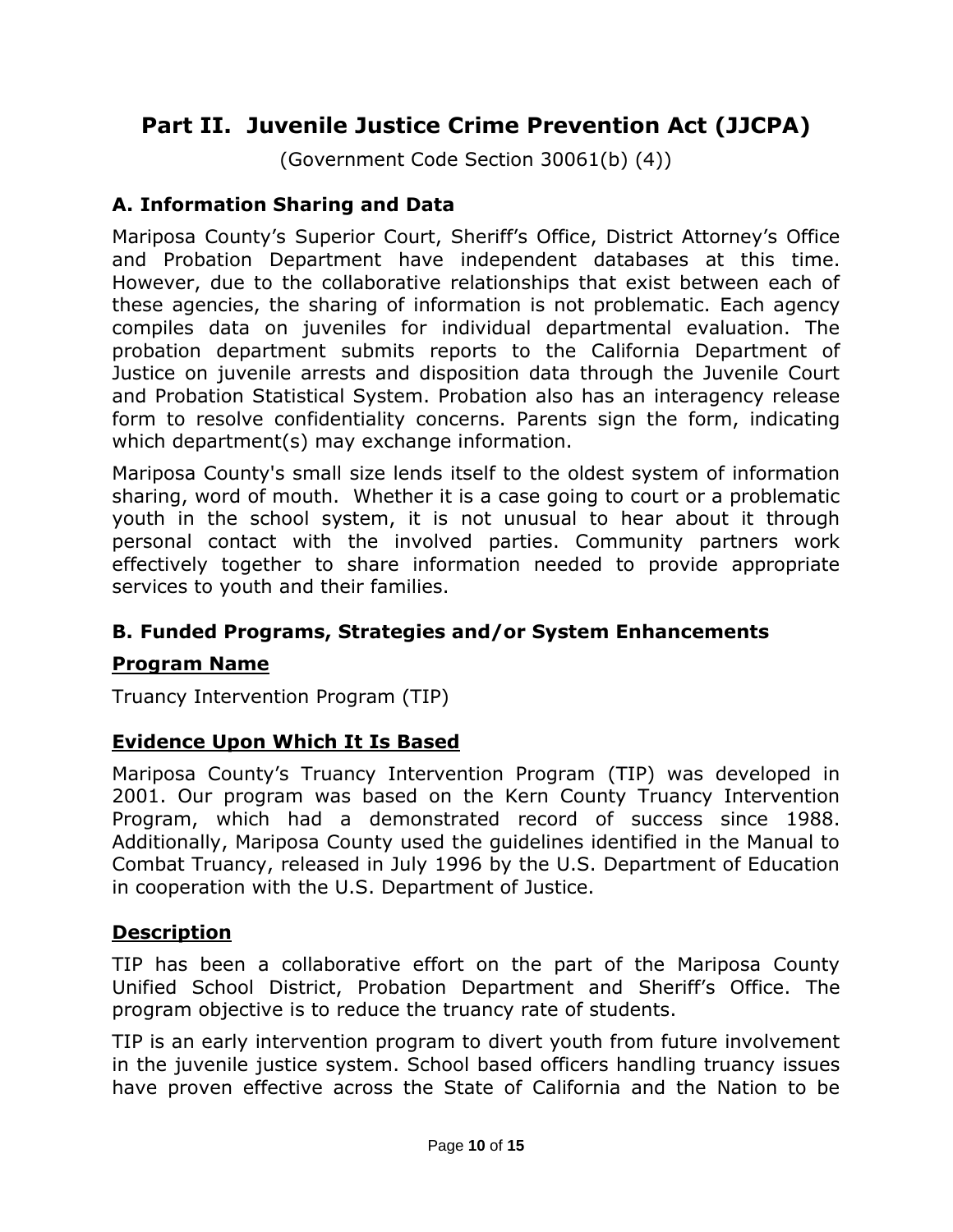effective in reducing truancy rates. Since the school district recently developed their own program to address truancy and behavioral issues of students, the probation department's truancy intervention program has become a support system for the school's program. The TOSA and school resource officer, assigned to the school's program, have taken the lead in addressing these school based issues. Consequently, the need for a full-time DPO assigned to the school district is no longer necessary. However, JJCPA funding will still be utilized to support the cost to maintain a full-time DPO so the department can continue to support the school's truancy reduction program, while providing an appropriate level of intervention and services to juveniles referred to the probation department for delinquent activities.

It has been many years since JJCPA funding fully supported the truancy intervention officer position. Over the years, Mariposa County has had to increase general funding to cover the costs of maintaining a full-time deputy probation officer assigned to this project. The reduction of juvenile crime over the past several years has caused the number of delinquency and truancy referrals to decline. However, all parties agree that the early intervention efforts of the program have proven to be successful.

The benefits from the reduction of truancy are:

- Opportunity to improve academic success
- Improve overall commitment to education
- Address anti-social behaviors
- Reduce the drop-out rate of students
- Fewer daytime crimes committed by youthful offenders
- Increase in ADA funding for the school district

The DPO partially funded by JJCPA will continue to be a liaison between the family, school and the community. The DPO will work in tandem with school personnel to address the problem of absenteeism by reviewing school records and discussing previous problematic issues.

Once a student has been identified as a truant, the school will send a letter to the home of each student, apprising the parent(s)/guardian(s) of the problem. When deemed appropriate, the DPO will make a home visit to contact a parent/guardian if the problem persists. The DPO will also assist with the personal service of truancy notification letters when the school has not been successful at contacting the parent or guardian.

The probation department is committed to supporting truancy intervention efforts. In collaboration with the TOSA and school resource officer, the DPO will continue to assist in providing the following interventions: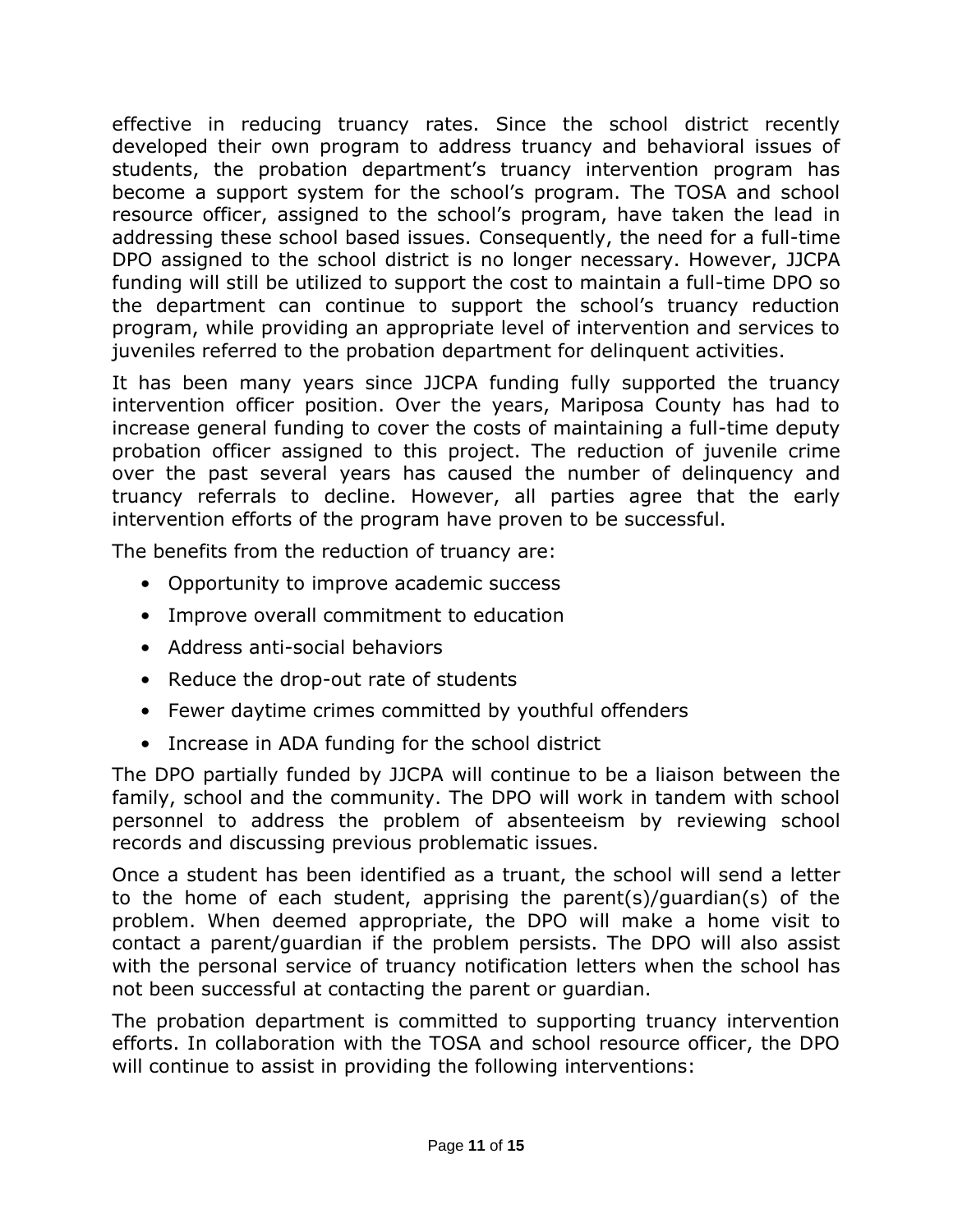- Contact the student and parent/guardian at home or school
- Make family aware of laws pertaining to truancy
- Devise a plan that will get the family in compliance with the law
- Refer student and parent/guardian to school and/or community resources
- Potential obstacles to student's success will be assessed and a decision will be made regarding whether a student is appropriate for Informal Probation, pursuant to 654(a) Welfare and Institutions Code (WIC).

Additionally, the probation department will continue to have representation on the Student Attendance Review Board Panel. The DPO attending SARB meetings will provide information regarding pre-SARB intervention services provided by the department and assist with monitoring SARB cases for compliance. Students who continue to be noncompliant with attendance laws may be contacted and their parent or guardian will be notified of the continuing problem. The probation department will make every effort to support the family in getting their student to school.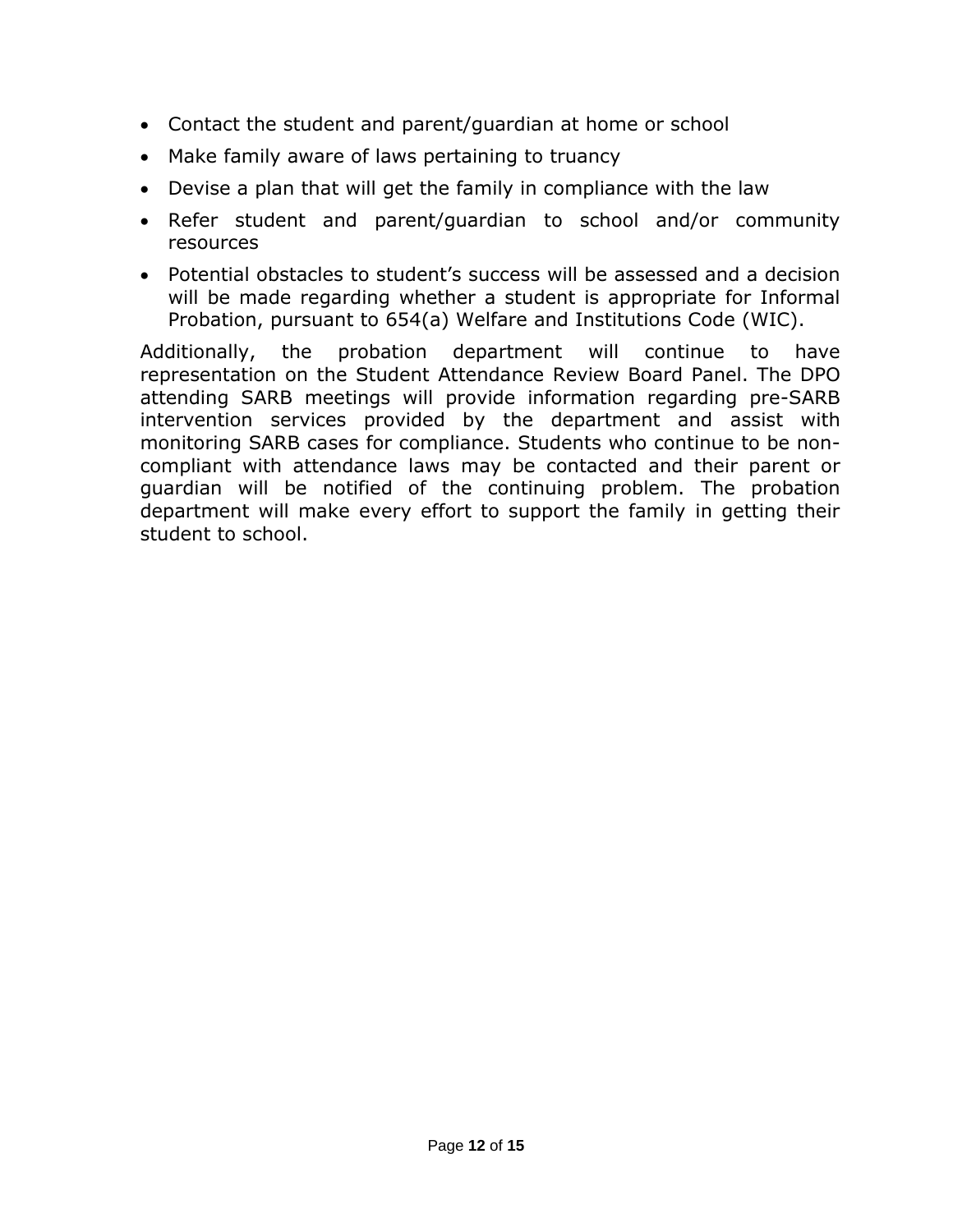# **Part III. Youthful Offender Block Grant (YOBG)**

(Welfare & Institutions Code Section 1961(a))

## **A. Strategy for Non-707(b) Offenders**

Every youth who has committed a felony is assessed at the onset of their case to determine the likelihood of future law violations and ability to comply with probation conditions. The PACT Assessment tool is used to identify criminogenic risks and needs of probation youth and has been instrumental in assisting our officers in providing an appropriate level of intervention, services and referrals.

The program's targeted population includes WIC 602 youth who have been identified as DEJ youth, felony offenders, repeat offenders and at-risk youth. This population includes youth who are on probation for felony or misdemeanor offenses involving violent or serious offenses, drug offenses, sex offenses and offenders with mental health needs. This population also includes youth in out-of-home placement or at risk for out-of-home placement.

Youth at risk for placement or detention are served by the Full Service Partnership Program (FSP), provided through Mariposa County Health and Human Services Department. The FSP Program provides counseling, mentoring, parental role-modeling and other supportive services used successfully to reduce the out-of-home placement and detention of this population.

Consistent with the decline of our juvenile probation caseload over the past several years, there is only one DPO assigned to the juvenile division. This DPO wears many hats. In addition to handling juvenile referrals from intake to supervision, this officer is the superintendent of the county's Special Purpose Juvenile Hall; and is also responsible for supervising staff and managing and reporting on the department's grant funded programs.

Currently, the department is supervising only one youth on formal probation. Most delinquent referrals are handled by informal interventions and referrals to appropriate service providers. In all wardship and deferred entry of judgement cases, individualized case plans are developed with the participation of the youth and parent to identify the risks and needs of the youth so appropriate services can be provided to address the youth's criminogenic factors and promote rehabilitation.

The department has collaborative relationships with the local school district and service providers. The DPO regularly participates in MDT, TDM, CFT and school meetings to address the needs of the youth and families and coordinate agency efforts. The DPO has contact with targeted youth, their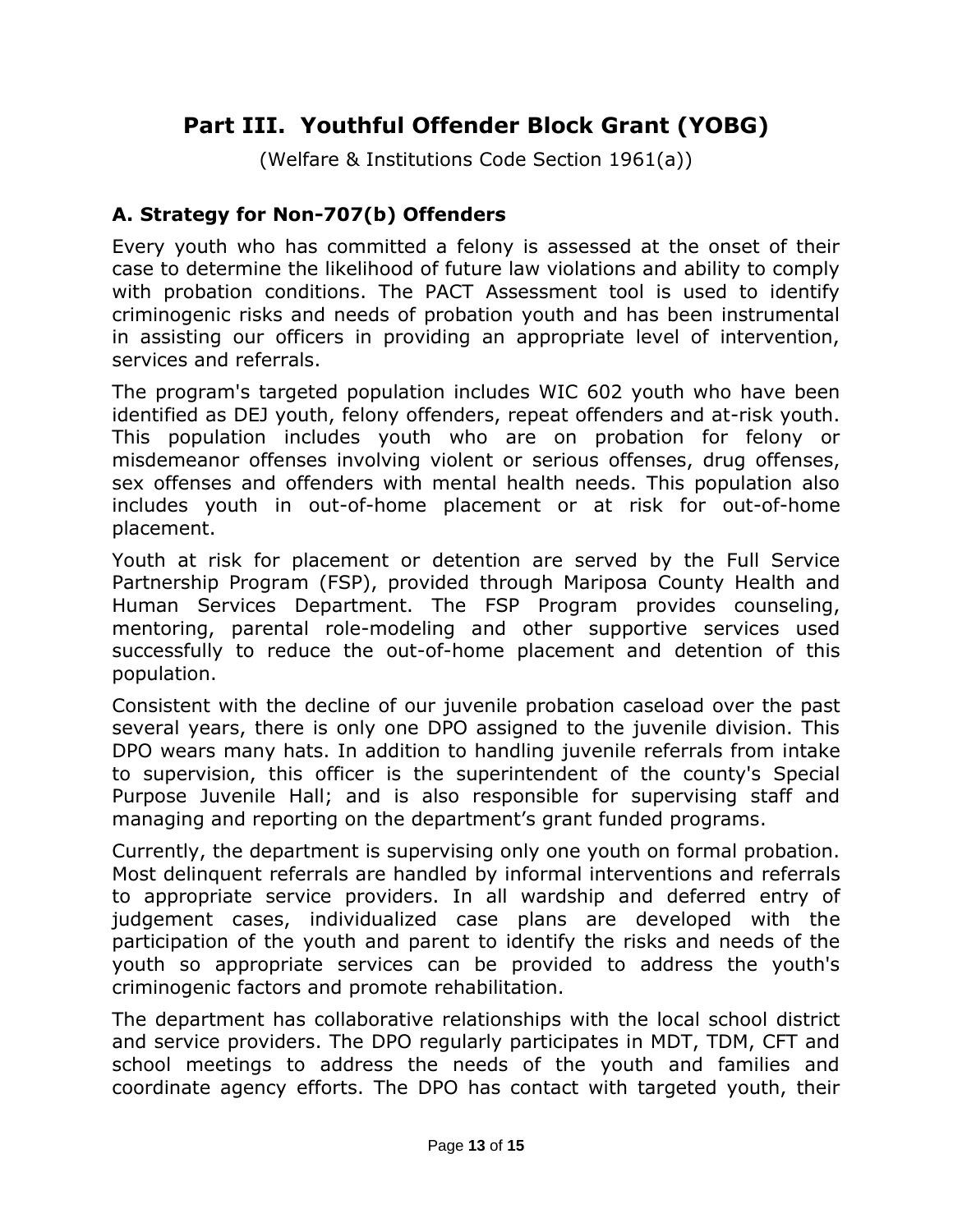parents, teachers and service providers as needed. This allows the officer to evaluate the youth's compliance with probation conditions. Youth who do not meet YOBG program requirements typically have monthly contact with their probation officer to report their progress toward meeting the conditions of their probation.

The Department has utilized several evidenced based programs in the past. The previously mentioned ADAPT Program was very effective. Additionally, the Victim Offender Reconciliation Program (VORP) has also been utilized to facilitate a meeting between the victim, offender and offender's parents to discuss the offense and needs of the victim. 3rd Millennium Classrooms is an on-line educational program currently utilized for first-time or low-risk offenders.

## **B. Regional Agreements**

Mariposa County has a Special Purpose Juvenile Hall, which can hold youth in custody for up to 96 hours. Unfortunately, over the past several years it has been difficult to hire enough on-call employees required to cover 24 hour shifts in the facility. Therefore, Mariposa County has housing contracts with Madera and Tuolumne County Juvenile Detention facilities. Detained youth are transported to one of these out-of-county facilities.

YOBG funds may be used to cover the contract housing fees for youth detained in Madera or Tuolumne County facilities. Furthermore, YOBG funds may be used to cover medical or mental health costs for detained youth requiring these services while under the care, custody and control of the Mariposa County Probation Department.

#### **C. Funded Programs, Placements, Services, Strategies and/or System Enhancements**

## **Program Name**

Youthful Offender Program

## **Nature of Coordination with JJCPA**

Mariposa County has an effective Truancy Intervention Program (TIP) funded by JJCPA. JJCPA supports the costs associated with retaining a full-time deputy probation officer assigned to the juvenile division. This officer is responsible for the supervision of youthful offenders on juvenile probation.

The JJCPA program has had a positive impact in reducing local truancy rates and identifying youth with other risks and needs. The collaborative efforts of these two programs continue to be successful.